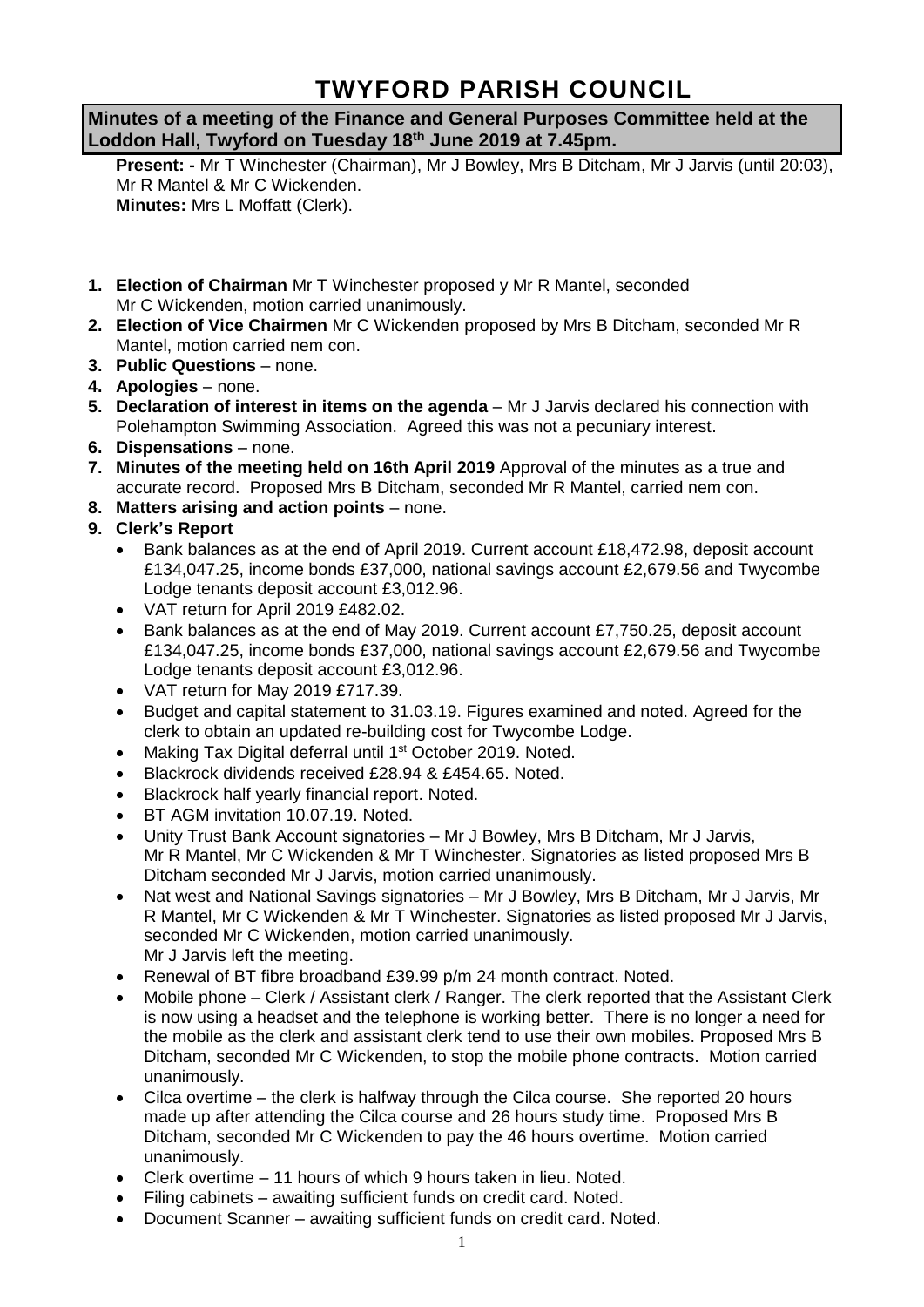- Internal Audit Report (circulated 20.05.19). Noted.
- Councillor training Mr J Jarvis had expressed an interest in the Finance course & Chairing of meetings. Agreed to take a holistic approach and review all training courses and the needs of the council. Clerk to add to the July agenda.
- Data Protection Regulations update no items to report.
- Website update councillor to consider the next areas to develop on the website. Mr C Wickenden suggested the possibility of streaming videos for the Neighbourhood Plan.
- Risk Assessments no items to report.

**10. Existing & new councillor training** – 15.10.19 7 – 9.30 pm now firmly booked & possible dates for the facilitated session (12.11.19, 14.11.19 or 19.11.19). Agreed to book the 19<sup>th</sup> November for the strategy / action planning meeting. Finance meeting to be moved to 7pm on 26<sup>th</sup> November if a meeting is required.

**11. APM question** – Suggestion that the Twinning Association should report at the APM. Proposed Mr C Wickenden, seconded Mrs B Ditcham, that the Twinning Association should report at the Annual Parish Meeting. Motion carried unanimously.

**12. To consider purchasing free standing display boards** – boards and costs to be considered. Proposed Mrs B Ditcham , seconded Mr C Wickenden to purchase a 7 panel folding display board kit at a cost of £207. Motion carried unanimously.

Mrs B Ditcham also suggested purchasing a small fold up carry table. Clerk to add to next months agenda and Mrs B Ditcham to investigate table weights.

#### **13. Citizen of the Year award – to consider nominations and consider gift & presentation on 15th July.**

## **Part 2 Confidential Information**

Item 13.0 discussion – Citizen of the Year Award.

The Council agreed that as confidential items were to be discussed the Chairman invoked Standing Order 1C "That in view of the special or confidential nature of the business about to be transacted, it is advisable in the public interest that the public and press be temporarily excluded and they are instructed to withdraw". Proposed Mrs B Ditcham, seconded Mr T Winchester, carried unanimously. The public left the meeting.

The 2019 Twyford Citizen of the Year was unanimously approved.

Proposed Mr C Wickenden, seconded Mr R Mantel to purchase a small gift costing £55 plus engraving and delivery. Motion carried unanimously.

Agreed for Mr John Bowley to make the presentation at the awards ceremony on 15<sup>th</sup> July.

#### **14. Review of Policies**

14.1 Bullying & Harassment policy – policy reviewed and proposed Mrs B Ditcham, seconded Mr C Wickenden to **RECOMMEND to Full Council** to accept the policy with no amendments. Motion carried unanimously.

14.2 Handling complaints Procedure – policy reviewed and proposed Mrs B Ditcham, seconded Mr C Wickenden to **RECOMMEND to Full Council** to accept the policy with no amendments. Motion carried unanimously.

**15. To review asset register** – market value of Twycombe Lodge to be updated and Mrs B Ditcham agreed to look into the term of the King George V Trust.

## **16. Grant Requests**

16.1 Polehampton Swimming Association £5,000 grant request. Proposed Mrs B Ditcham, seconded Mr C Wickenden to **RECOMMEND to Full Council** a loan of £5,000 to Polehampton Swimming Association. Motion carried unanimously.

## **17. Correspondence circulated by email:**

17.1 The Chain Newsletter (circulated 25.03.19). Noted.

17.2 CIL & Infrastructure information sharing between WBC & Parishes (circulated 25.03.19). Noted.

17.3 Making Tax Digital (circulated 25.03.19). Noted.

- 17.4 Berkshire Pension Fund Employer newsletter Spring 2019 (circulated 26.03.19). Noted.
- 17.5 Involve The Chain Newsletter (circulated 23.04.19). Noted.
- 17.6 Action for All E-Bulletin [11] (circulated 30.04.19). Noted.

17.7 The Chain Newsletter (circulated 30.04.19). Noted.

17.8 CIL & Infrastructure information sharing between WBC & Parishes (circulated 02.05.19). Noted.